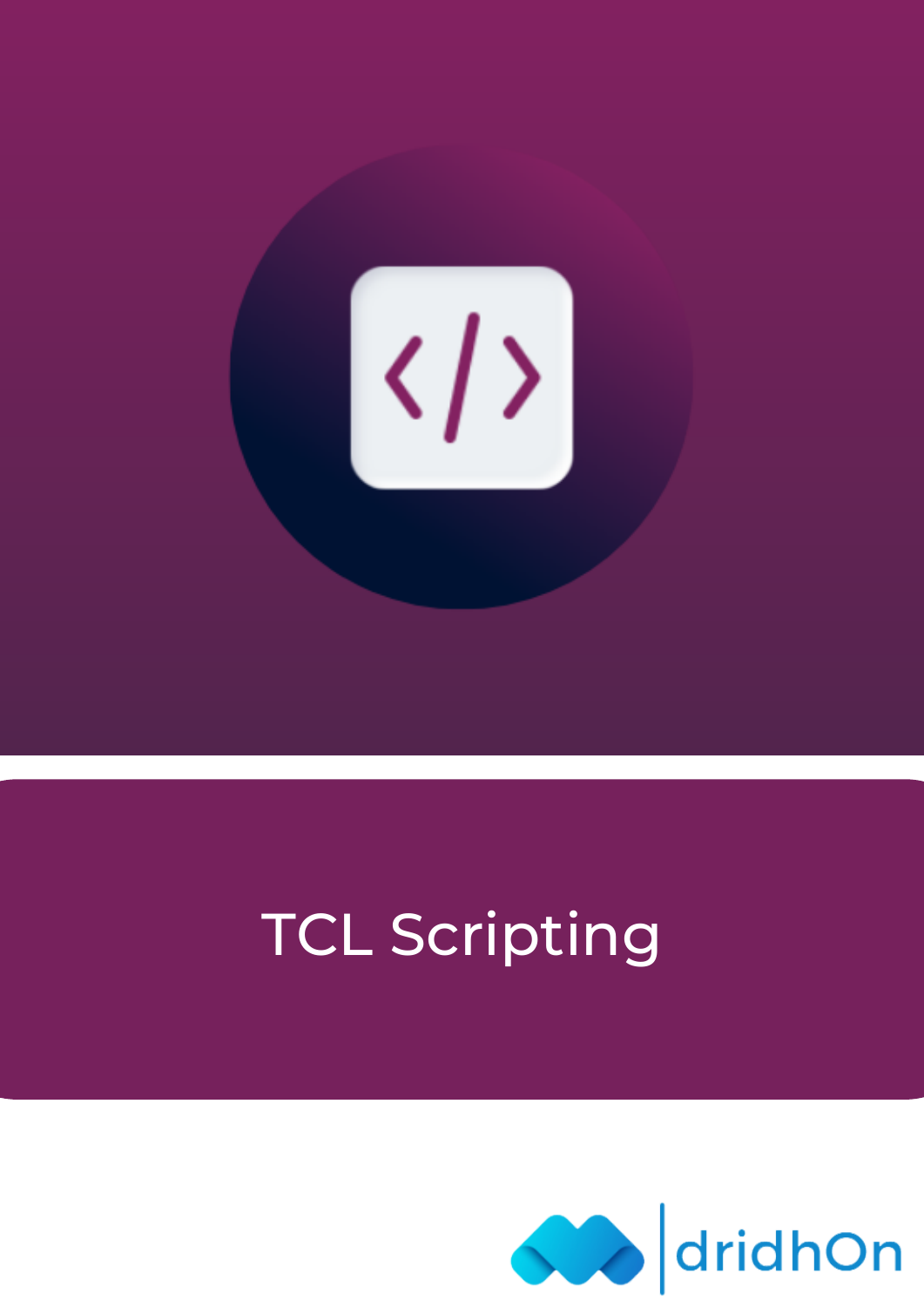## Course Overview:

dridhOn one of the best TCL training institutes in Bangalore will aid you in becoming a proficient TCL scripting programmer. You will master all the aspects of the TCL scripting language. This TCL scripting certification course will make you in better understanding of the topics like data types, variables, operating files, error handling, and regular expressions of TCL programming. We also make you solve complex real-world examples that make it beneficial for you in working in top companies. This TCL programming certificate is approved in almost all large organizations in the world that are hiring TCL programmer and this TCL certificate helps in your career growth effortlessly.

# **Training Features:**

- 8X higher interaction in live online classes conducted by industry experts
- 32 Hrs. live Classes of TCL Developer with Interview Preparation
- 3 real-time industry projects with hands-on preparation
- Unlimited Interview Opportunities with Placement Support
- Industry-recognized course completion certificate

## Delivery Mode:

Online Live Virtual Instructor Led Training

#### Target Audiance:

The Basic Requirement to start a career as a TCL Developer, you'll need a Bachelor's degree or at least 1+ years of experience in Information Technology (IT). A Bachelor's degree in Technology justice will help you get the job.

#### Key Learning Outcomes:

The ability to do something well expertise.

- Started With TCLSH TCL language Syntax
- Simple Variables and the set Commands
- Arrays
- The INCR and Append Commands
- Numeric Operands
- Strings and loops manipulation
- Operating the files
- Regular expressions

## Certification Details:

- Complete at least 85 percent of the course or attend one complete batch
- Successful completion and evaluation of the project

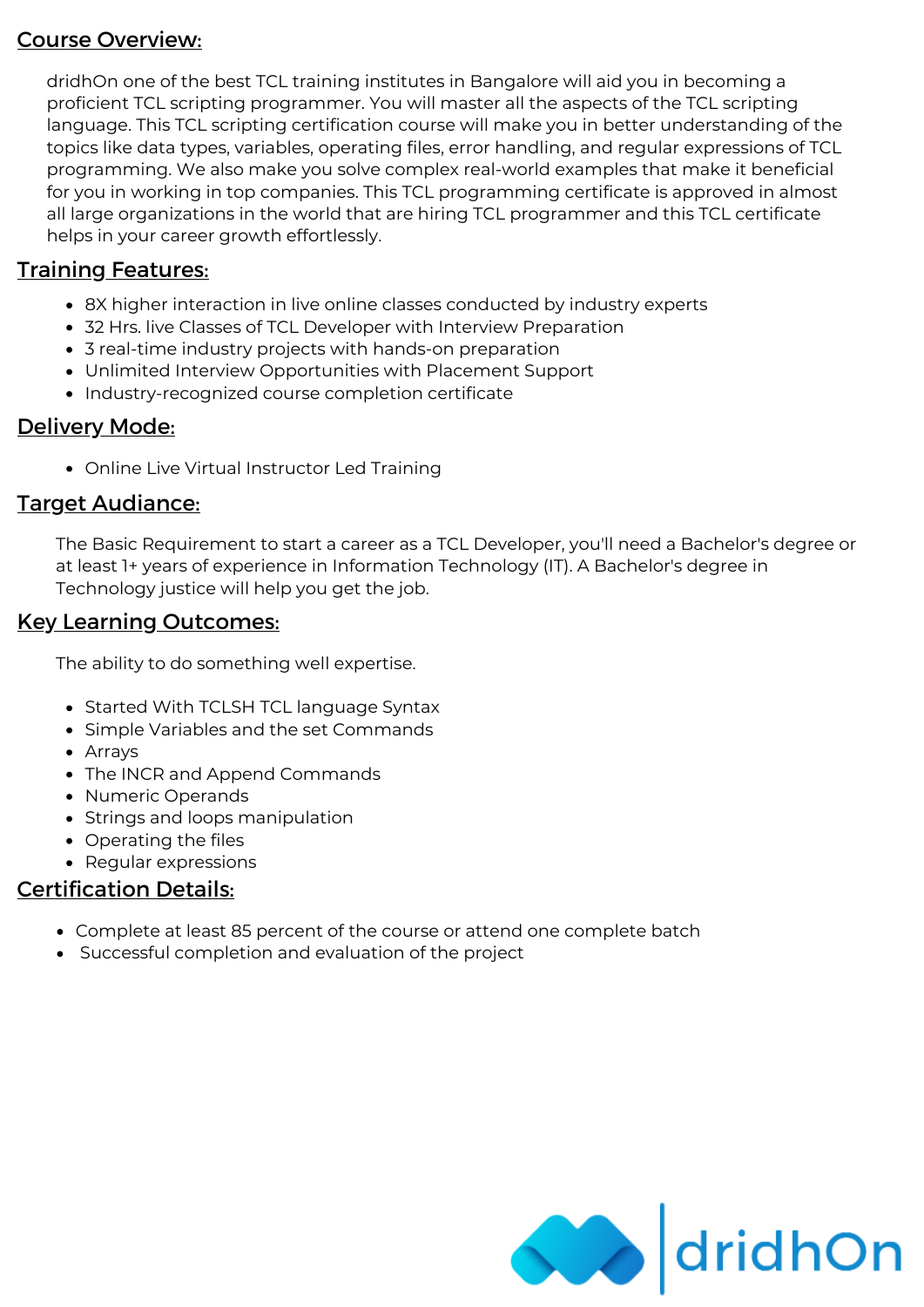#### Curriculum

#### Introduction:

- The TCLSH
- Overview of TCL & Tk
- Getting Started With TCLSH TCL language Syntax
- Scripts, Commands and Words
- Evaluating a Command
- Variable Substitution
- Command Substitution
- Backslash Substitution
- Quoting with Double-Quotes
- Quoting with Braces
- Comments
- Normal and Exceptional Returns
- More on Substitutions Variables
- Simple Variables and the set Commands
- Arrays
- Variable Substitution
- Removing Variable: Unset
- Multi-Dimensional Arrays
- The INCR and Append Commands
- Preview of other Variable Facility
- Numeric Operands
- Operators and Precedence
- Math Functions
- Substitutions
- String Manipulation
- Types and Conversions
- Precision lists
- Basic list structure and the Lindex Commands
- Creating Lists: Concat, List, and length
- Modifying ListsLINSERT, REPLACE, RANGE, AND APPEND
- Searching Lists: LSearch
- Sorting Lists: LSORT
- Converting Between Strings and Lists: SPLIT AND JOIN
- Lists and Commands

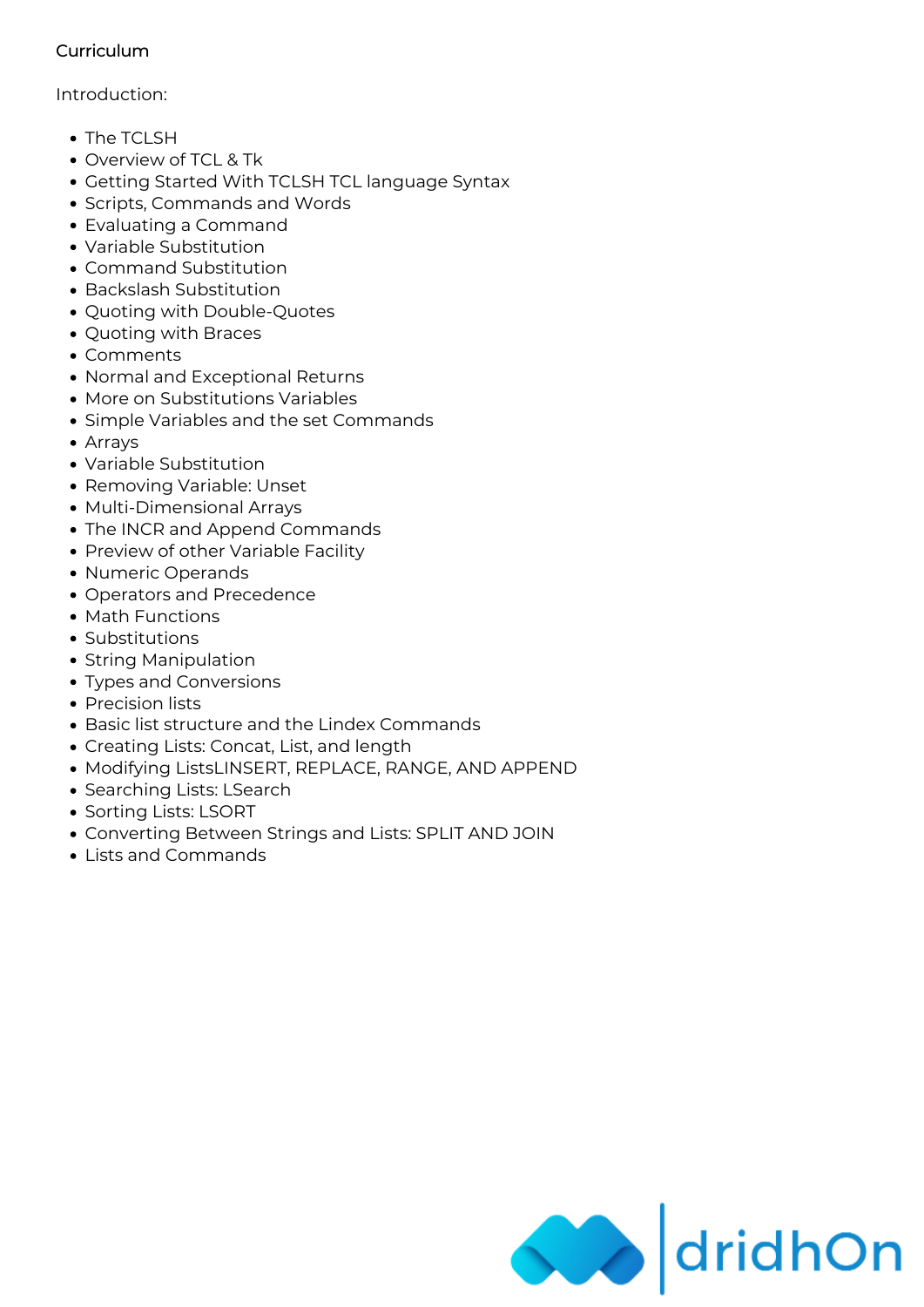Control Flow:

- The IF Command
- Looping Commands: WHILE, FOR, AND FOREACH
- Loop Control: BREAK AND CONTINUE
- The Switch Command
- $\bullet$  Fval
- Executing From Files: Source 68 Procedures
- Procedures Basics: Proc and return
- Local and Global Variables
- Defaults and Variables numbers of arguments
- Call by Reference: Upvar
- Creating new Control Structures: uplevel Searching of a Pattern Exception Errors
- The SH Process
- What happens after an error
- Generating Errors From TCL SCRIPTS
- Trapping Errors with catch
- Exceptions in general String Manipulation
- Two-Way Communication Commands
- Glob-Style Pattern Matching
- Pattern Matching with Regular
- Using regular Expressions for substitution
- Generating Strings with Format
- Parsing Strings with Scan
- Extracting Characters: Strings index and string length
- Searching and Comparison
- Length, case Conversion, and Trimming accessible files
- System variables
- The Script Executed during Login time
- File names
- Basic File I/O
- Output Buffering
- Random Access to Files
- The current Working Directory
- Manipulating File names: Glob and Files
- File Information Commands
- Errors in System Calls Processes
- Invoking Subprocesses with EXEC